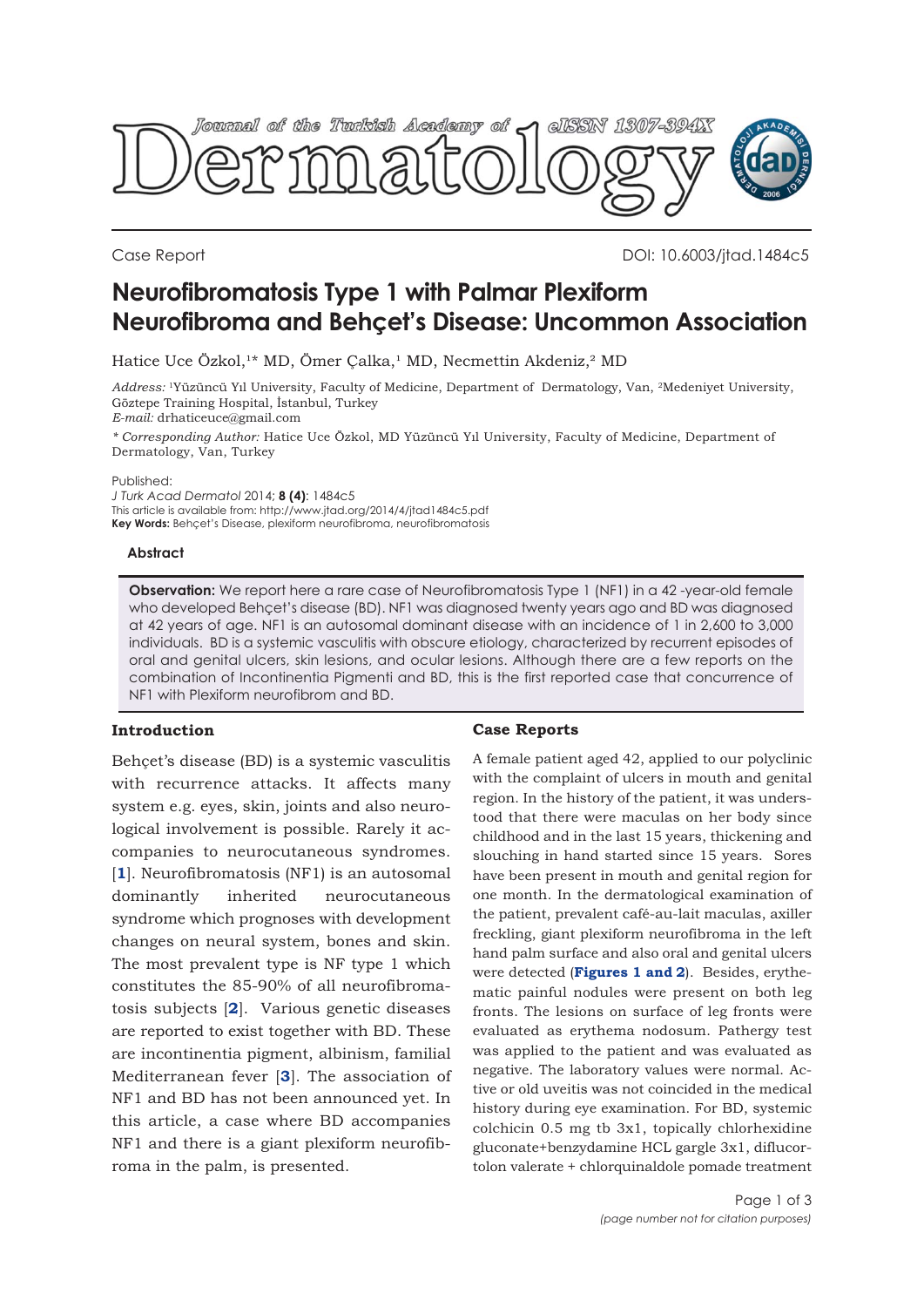<span id="page-1-0"></span>*J Turk Acad Dermato*l 2014; **8(4)**: 1484c5. http://www.jtad.org/2014/4/jtad1484c5.pdf



Figure 1. The genital ulcer view of the patient and prevalent café au lait maculas on the body.

was initiated for the patient. Surgical treatment was suggested for the plexiform neurofibroma but patient did not accept.

## **Discussion**

Although ethiopathogenesis of BD is not known, genetic and immune system anomalies are responsible. This disease may sometimes accompany to genodermatosis. It was also reported together with incontinentia pigment [**[3](#page-2-0), [4,](#page-2-0) [5](#page-2-0)**]. In another publication it was reported together with albinism [**[6](#page-2-0)**]. Simultaneous intestinal BD was detected in maternal twins [**[7](#page-2-0)**]. However BD and NF1 association was not reported up to now. BD presents a worldwide occurrence with varying prevalence, being endemic in the Eastern and Central Asian. A genetically determined disorder with a probable environmental triggering factor . In BD believed that an autoimmune process and a human leukocyte antigen (HLA)-B51 are the strongest associated risk factors. The etiology of the disease remains unknown, although genetic factors, infectious agents, environmental pollution, immunological mechanism have been implicated [**[8](#page-2-0)**].

NF1 is inherited in the form of an autosomal dominant. Although a numerous of NF1 mutation have been defined, only two genotype– phenotype correlation have been noted. The gene of NF1 is located on chromosome 17q, and encodes a protein called neurofibromin. Neurofibromatosis results from a mutation of the NF1 gene [**[9](#page-2-0)**]. Disease has same distribution between male and female, and in one half of patients there is a family history of neuro-



**Figure 2.** The oral aptha of the patient and plexiform neurofibroma in the left palm

fibromatosis [**[2](#page-2-0)**]. The diagnostic features of NF1 was recognized by the National Institues of Health in 1987. Two or more of diagnostic features is present before a diagnosis of NF1 is established [**[9](#page-2-0)**]. Our patient had three diagnostic features, these are cafe au lait macules, plexiform neurofibroma and axillary freckling.

Plexiform neurofibromas (PN) usually occur in persons with NF. Cutaneous PN may occur from superficial peripheral nerves, in which condition there is no deep involvement, or can represent the superficial appendage of deeper, more massive, plexiform tumor [**[10](#page-2-0)**].

PN involving the trunk and limbs may be related with soft tissue excessive growth, occasionally leads to serious hypertrophy. Growth of PN may arise at any time in life. Clinical experience suggests that PN tend to grow at two different periods. First is early childhood, second is during times of hormonal change, especially during puberty or, in women, during pregnancy [**[10, 11](#page-2-0)**]. PN of our patient's was in the palm of the left hand.

BD give rise to organ damage, including the eyes, skin, joints, etc., that produces variety of clinical manifestations. The basic histopathologic characteristic is systemic vasculitis with perivascular inflammatory infiltrates. Consequently, the recent progresses in the knowledge of BD pathogenesis facilitate for innovative therapy [**[12](#page-2-0)**].

In a study made in recent years, BD was reported to associate with familial Mediterranean fever [**[13](#page-2-0)**]. Up to now, BD and NF1 association has not been announced and a data regarding the relation has not been repor